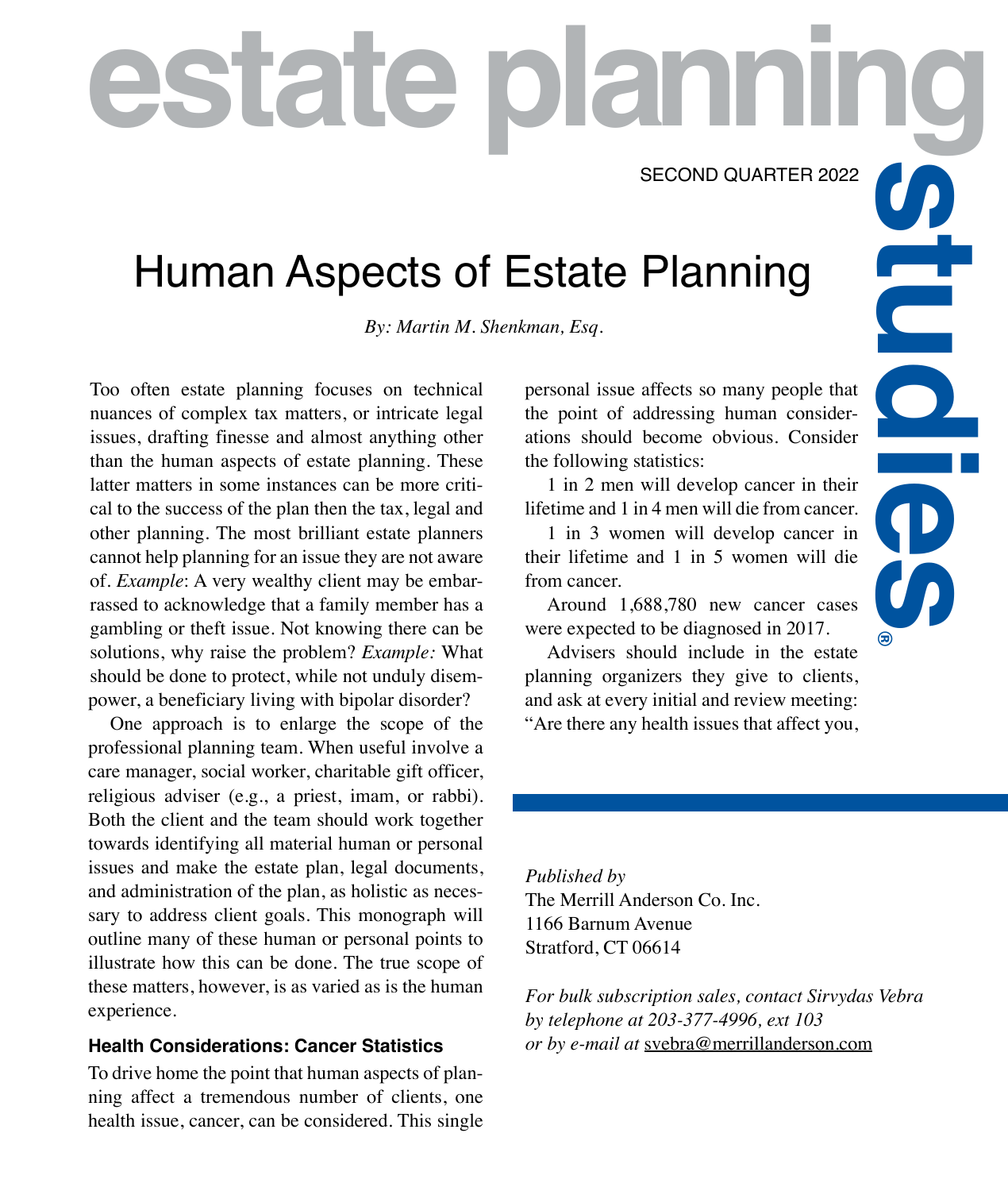your family, or your loved ones, that might possibly have implications to your planning?" Only by asking can the adviser identify issues to help plan for them. If the advisor asking the question is an attorney, the client might be comforted by understanding that the information may be privileged and not disclosed.

# **Health Issues Affect Estate Planning: More Common than Realized**

Consider:

- 5 million Americans are living with Alzheimer's disease.
- 24 million Americans are living with COPD.
- 400,000 are living with Multiple Sclerosis.
- Parkinson's disease affects 1\% of those over age 65.
- 130 million Americans live with some type of chronic illness. 22% of the population is estimated to be living with two or more different chronic illnesses.

It is common for those living with chronic illness to have to expend considerable sums to make their home or apartment accessible. The home becomes altered to remain accessible, but it also takes on an even more significant emotional role as a haven as illness progresses. Powers of attorney with standard provisions authorizing sale of real estate, as well as trusts with similar provisions concerning residential property, may all need to be tailored.

How should practitioners determine when a fiduciary should take over the management of client matters? The mere transition to a successor fiduciary is not necessarily the appropriate paradigm for many chronic illnesses and may in fact not achieve the client's goals. Many disability provisions presume that once a client is disabled, they will remain disabled. This is not always true. Consider perhaps only removing the client/settlor as a co-trustee of her revocable trust only if she is disabled for at least 30 days.

Compensation could also provide an important motivator for the agents to act, even though they are close friends or family who would, presumably, act without compensation.

# **Assisted Suicide**

A discussion of a client's objectives for end-of-life treatment might appropriately include consideration of assisted suicide. Several states (California, Colorado, Oregon, Vermont, Washington, and Montana) now permit legal suicide, either through statute or case law.

What steps should be taken to permit clients who wish to avail themselves of one of these laws?

Practitioners may for personal, religious, or other reasons choose not to counsel a client on pursuing assisted suicide, but knowledge of the topic may be important to that discussion and the referral to an appropriate other adviser.

Legal suicide is when, after complying with strict procedures, a dying and suffering client may obtain prescription medication to end his or her life in a less painful manner. Common requirements of these laws may include:

- Make the request personally.
- Be a resident of the state permitting this. This requirement is an important part of planning that those living in other states should address, and preferably as early as possible after obtaining a diagnosis of the terminal condition.
- Diagnosed to have a terminal illness with a prognosis of six months or less to live. The dire health status must be confirmed by two physicians, including the client's primary physician and a second, consulting physician.
- Confirmed as being mentally capable to make this decision by two physicians. They must specifically conclude that the client understands the consequences of the decision.
- Confirmation that the decision is deliberate.

To avail themselves of this option some clients may need to relocate to, and become a resident of, the states permitting this with sufficient time and capacity to meet the strict statutory requirements.

Be certain that the client understands and considers that this option may violate religious beliefs of the faith the client has adhered to. It may also deeply offend and upset family and friends. Encourage the client to discuss the entire matter with any religious advisers, mental health professionals and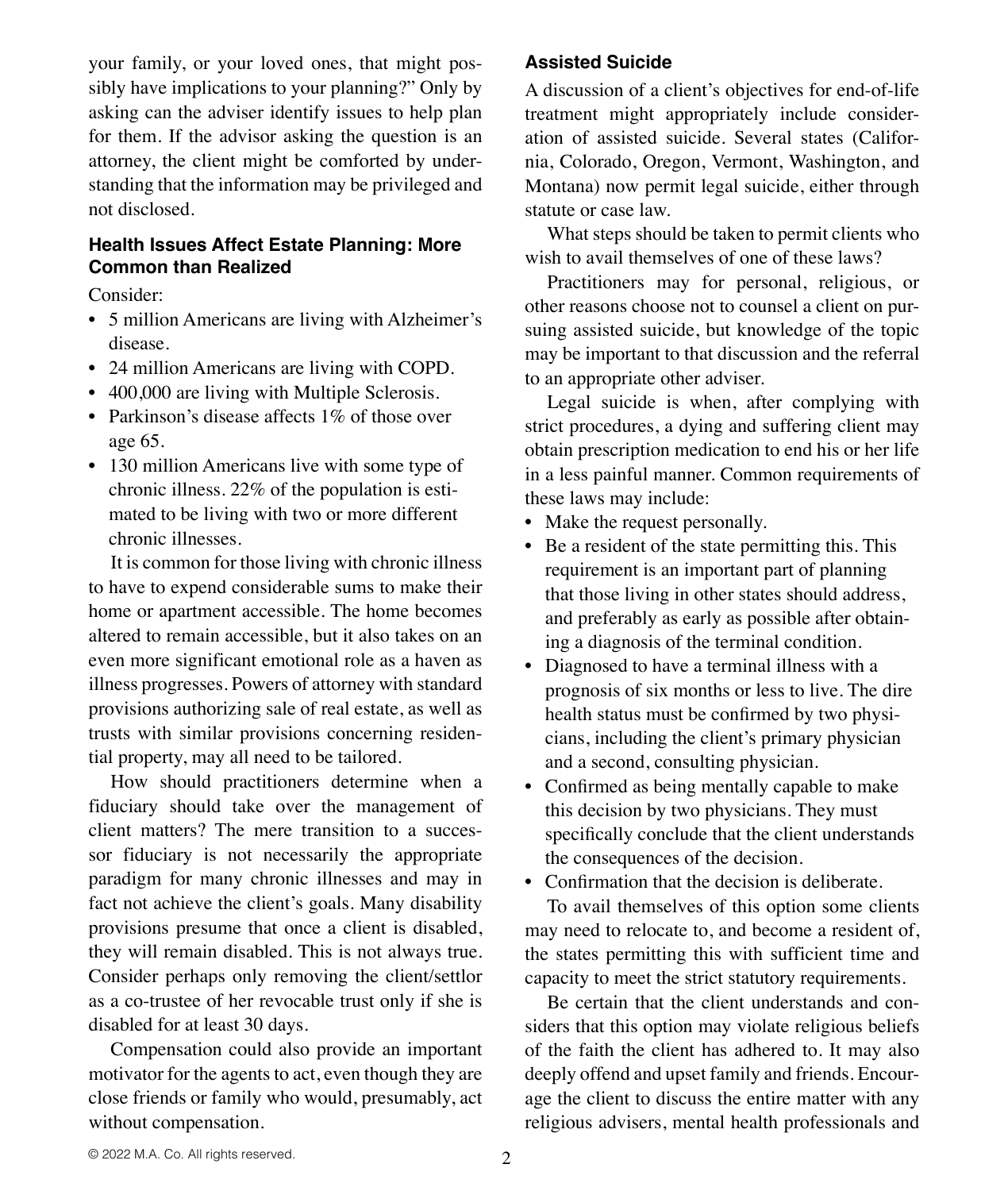others. It may be important to expressly corroborate the client's desire for assisted suicide in their living will, POLST or other documents.

#### **Agent Confusion**

There is a common issue that affects many people. It often falls between the "cracks" of the planning team but can wreak havoc with a client's finances.

The multitude of fiduciary and quasi-fiduciary appointments clients make, almost entirely without professional input, can create conflicts and inconsistencies in the administration of the client's affairs. Practitioners should expand the scope of their inquiry to determine all such appointments, be certain that they coordinate with the fiduciaries named under primary legal documents, and that they do not undermine the safeguards the planning team is endeavoring to create. Some of the many appointments might include:

- Authorized signer on safe deposit box.
- Brokers will be required, under FINRA Rule 45 12, "Customer Account Information," to make reasonable efforts to obtain the name of and contact information for a trusted contact.
- Social Security's Administration (SSA) Representative Payment Program.
- Long term care insurance "lapse designee."
- Successor Account Holders on 529 and 529A plans.
- Bank accounts POD, TOD, joint, etc.
- Funeral agent.
- Physician Order for Life sustaining Treatment (POLST) signed with the client's physician.

A client might give great thought to who to name as an agent under a durable power of attorney or successor trustee under a revocable trust, but the persons designated in the above appointments may be whomever the client thought of naming when asked to complete what they viewed as a "standard" form. These designations are likely not known by the professional advisers and may have been designated long ago and never updated. Nonetheless, these may have a significant impact on planning. Although not per se part of what an estate planning attorney, CPA or wealth adviser traditionally may address, someone should endeavor to identify these documents and assure rationale and coordinated designations.

# **Charitable Giving Is Not Only About Tax Savings**

Charitable giving is often evaluated from the lens of maximizing tax benefits. But there are non-tax aspects of charitable giving that should also be factored into a plan. For clients who view charitable giving as a moral imperative that objective must be reflected in their estate planning documents, and often it is not. For example, many forms used for durable powers of attorney and revocable trusts do not permit charitable gifts. If not, the agent may be proscribed by applicable state law from making gifts. These documents should reflect the client's charitable giving goals by either expressly prohibiting donations if that is the wish, or if desired permitting or even mandating charitable gifts. A simple approach that might suffice is to permit the agent or successor trustee to make gifts consistent with the client's historic pattern of charitable giving. Others may prefer to be more precise in terms of permissible charities, and even amounts that can be given. *Example*: The client has donated substantial sums monthly to a favorite charitable cause. If the topic is discussed, after decades of consistent donations, the client may be upset to learn that those gifts cannot be continued.

Practitioners should recognize that most donations are made by older clients. See the discussions below concerning longevity. Before encouraging clients to donate be certain that the clients have had reasonable financial forecasts completed to an appropriate age (e.g., 95 or 100) so that the donations are in fact sustainable without adversely affecting the client's ability to sustain their lifestyle for an appropriate period. Incorporating a line item for gifts (whether charitable, to heirs or for additional luxury purchases) into the financial projections/Monte Carlo simulations it is suggested is a better threshold analysis for determining appropriate gifts from an economic perspective, e.g., what can be given in any year without undermining long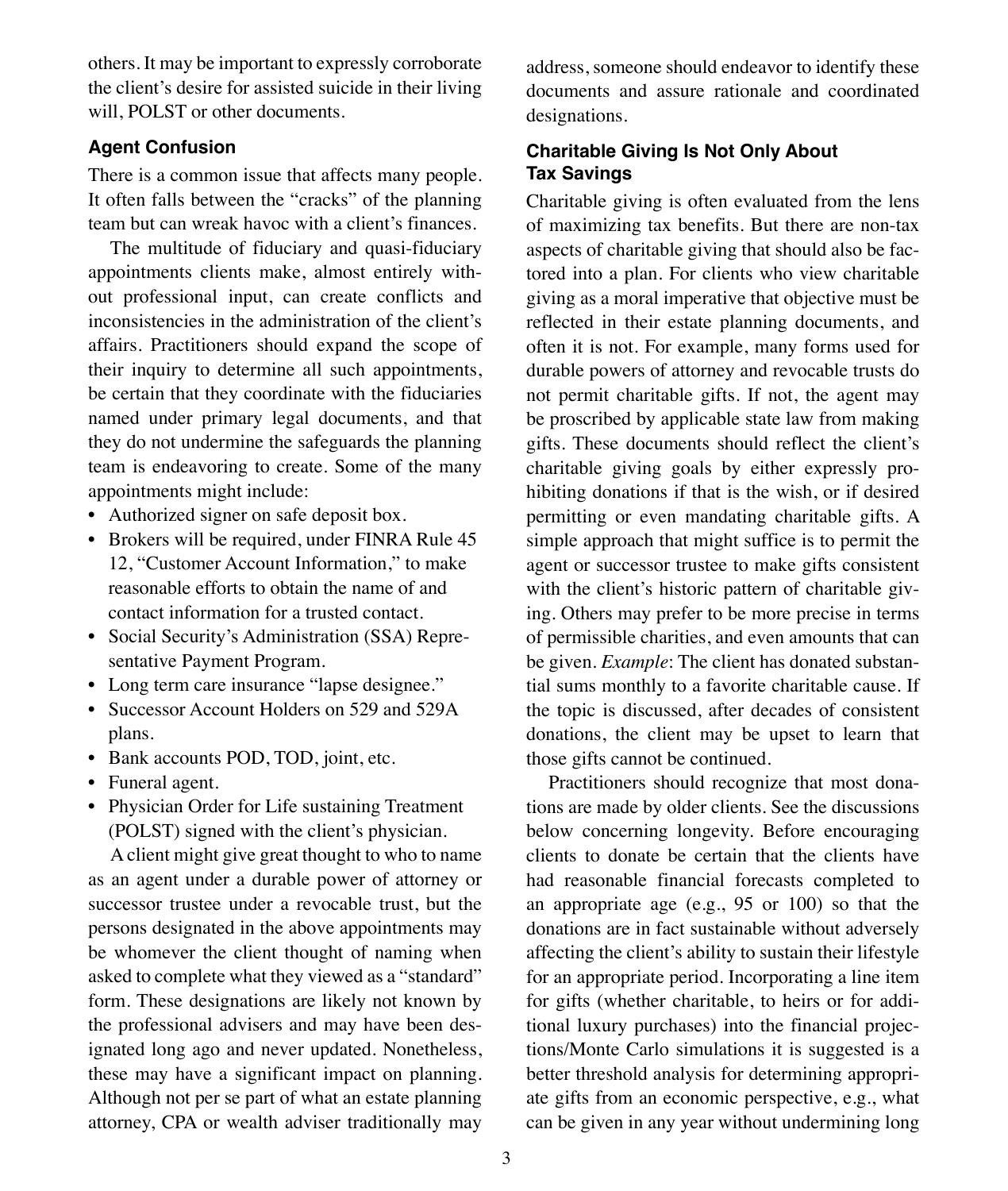term financial objectives. This approach could free more wealth for transfer at earlier dates than the mere tax approach. Once the economic parameters are determined, then it can be evaluated how the gift transfer should be made from a tax perspective.

If clients want to pass on the legacy of philanthropy to their heirs, consideration should be given to incorporating charitable beneficiaries in irrevocable trust planning. Modern trust planning tends towards long term and perpetual trusts and passing most or all wealth in trust rather than outright. If those trusts don't permit, or even foster, charitable giving, the heirs may have most of their wealth tied up in trusts and insufficient financial resources to fund donations.

## **Divorce Planning**

Planning for a potential future divorce, an ongoing divorce, or a past divorce is a common part of planning. Practitioners must begin the process by ascertaining the role they can play, if any. If an estate planning attorney is representing the couple, they may be precluded from giving either spouse matrimonial planning advice. Once the issue of representation is resolved, advisers must determine the client's status and wishes regarding such planning. All existing and new trusts and other planning instruments must be coordinated to meet the client's matrimonial objectives. It has grown more common for clients creating irrevocable trusts to name as a beneficiary "anyone whom I shall be married to" so that if there is a divorce that ex-spouse would lose rights as a beneficiary and a future spouse could obtain such rights.

In Ferri v. Powell-Ferri, 476 Mass. 651 (2017) the court permitted decanting to safeguard assets in a poorly crafted traditional style trust. The issue that arises in many states of the "veil of impropriety" from acting just prior to a divorce did not deter the Ferri court. In Ferri, the trustee had the discretion whether to pay trust assets to the child/beneficiary or to instead set them aside for the child/beneficiary. In addition, the child/beneficiary could demand increasing percentages of trust corpus at specified ages beginning with 25% of corpus at age 35 and

increasing in increments to 100% of trust corpus after age 47.

The child/beneficiary's spouse filed for divorce in October 2010. At that time, the child/beneficiary had the right to demand 75% of the corpus of the trust. This made the trustees concerned that the child/beneficiary's ex-spouse might reach trust corpus. To endeavor to reduce this risk, the trustees decanted the trust assets into a newly created trust. While the decanting was in process the child/ beneficiary's right to withdraw principal blossomed to 100% of corpus. The new trust, as would be anticipated, eliminated the child/beneficiary's right to demand trust corpus at specified ages. The new trust was formed in Massachusetts.

While the Court determined that there is no specific decanting power under Massachusetts law, the trustee's power to decant depends on the governing instrument and the facts. The rationale justifying decanting in the case was based on the fact that since the trustees had the discretion to distribute trust property to or for the benefit of the beneficiary, the power of the trustee to distribute the property to another trust for the benefit of the same beneficiary should be subsumed under the broader distribution power. The Connecticut Supreme Court held that the trust assets, while outside of the reach of divorcing spouse for property settlement purposes, would be considered for the determination of alimony.

Clients need to be educated that traditional or historic trust drafting commonly relied on techniques and provisions that are less than optimal, such as mandatory income distributions, mandatory principal distributions at specified ages, or as in the Ferri case permissible withdrawal rights of trust principal. Too many clients assume erroneously that an irrevocable trust is inviolate and that with tax laws in flux no planning is necessary. Modifying old inefficient trusts can be about much more than tax planning considerations as the Ferri case illustrates.

## **LLCs and FLPs Governing Entity Documents**

The focus of reviewing many entity governing documents is to reduce the risk of estate inclusion.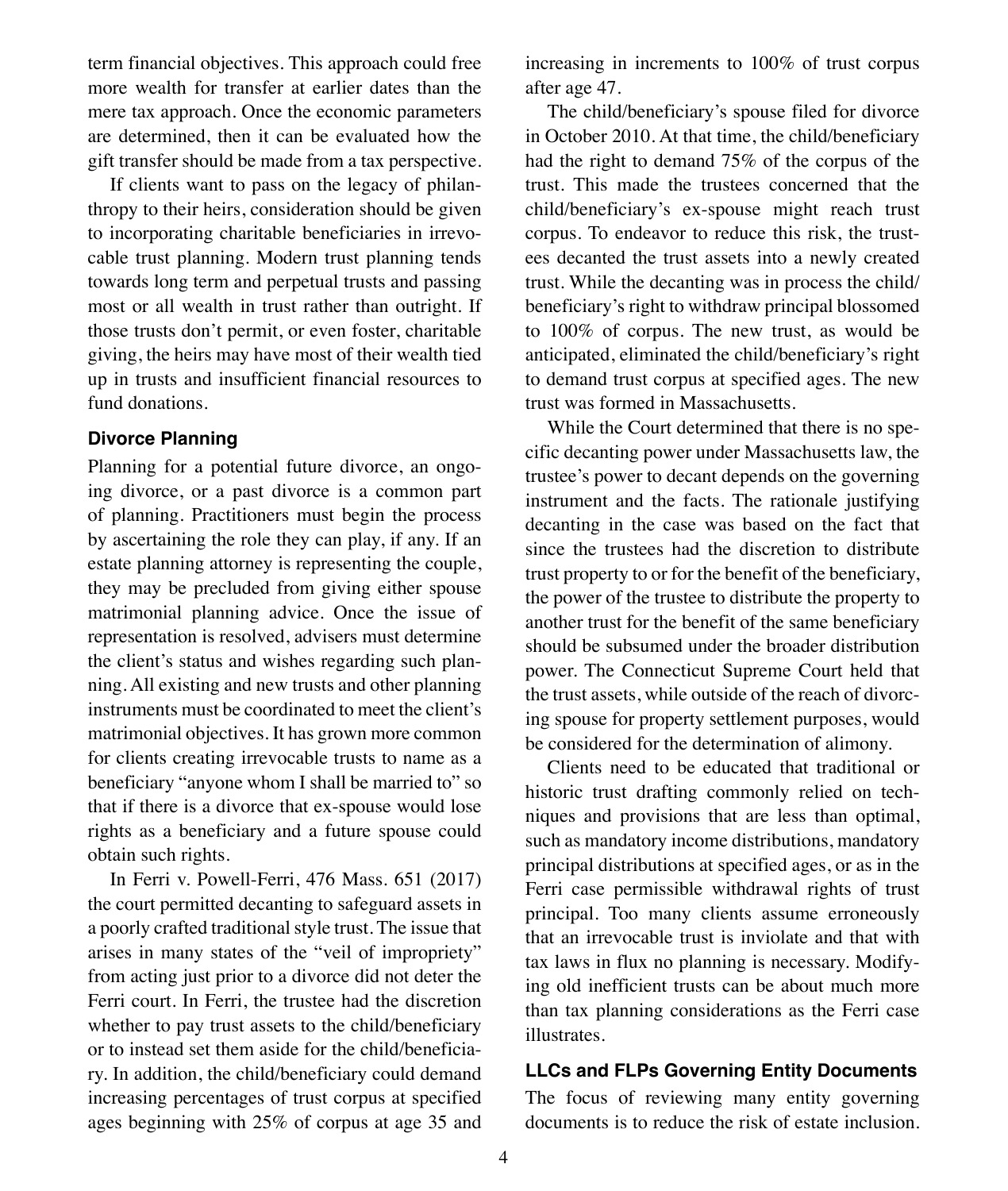For example, to avoid the ability of the taxpayer to control distributions or liquidation of the entity. However, the economics of the entity are as, or more, important than merely the estate tax implications. Just one aspect of these other considerations will be noted below.

While much attention has been given to tax reimbursement clauses in irrevocable trusts, practitioners should consider tax distribution clauses that might be included in the governing instruments of flow through entities. Review all family partnership, operating and S corporation shareholder's agreements. Depending on the circumstances, determine whether adding, or removing, a tax distribution clause should be addressed.

Clients, especially family members or close partners, often view the formalities of a written agreement as a waste of money, after all, they all "get along." Well, all partners get along, until they do not. A New York case highlights the dangers of clients ignoring the importance of a thought out written governing document. This case is a good reminder to clients that the formalities are well worthwhile. As the focus on estate planning for many client wanes, assuring that clients have requisite governing documents for entities should be given attention by practitioners.

Three members formed an LLC and initially operated without a written operating agreement, which meant state law default rules applied. Two of the three members, a majority, adopted a new written operating agreement that provided for capital calls. A capital call was made and the third member who did not sign the agreement, did not contribute additional capital as required, and his interests in the LLC was reduced.

That third non-contributing member argued that the operating agreement was invalid because it was adopted by less than all members. However, New York Limited Liability Company Law Sec. 402(c) provides that the operating agreement may be adopted by "the vote of a majority in interest of the members entitled to vote thereon."

The non-contributing member argued that there was an oral agreement, but the law contemplated

only a written agreement, and if that written agreement does not address a particular rule, state default rules apply. Limited Liability Company Law Sec. 417 requires a written operating agreement, and where there is no operating agreement, or the operating agreement fails to address issues in dispute, the default provisions under the Limited Liability Company Law govern. Since the written operating agreement specified that a member's interest may be reduced proportionally if the member fails to make a requested additional capital contribution, the noncontributing member's interests could be reduced.

#### **Religious Beliefs/Feelings Affect Planning**

There is perhaps no area of the law other than estate planning where religious considerations are so vital. 95+ percent of Americans believe in God or some type of higher power. For some, spirituality may be a vital part of their lives, but not include a belief in God. That too needs to be addressed. Yet many estate plans fail to address, in any manner, client religious beliefs (or lack thereof). That can be a mistake that can violate the client's wishes and leave the client and loved ones in a position of antagonism and even litigation.

Estate planning should not be just about the transmission of wealth. Estate planning should be about the transmission of values -- this encompasses the transmission of religious beliefs. With a modicum of effort, every legal document and transaction can be reconciled with religious views.

Even if the client is personally indifferent to the dictates of the faith they grew up in, ignoring religious issues can lead to family strife if other family members believe otherwise. If the client is not religious or has determined that she does not want the traditions of a particular faith adhered to, then make that point clear in a living will, health proxy and as appropriate in other legal documents, to avoid incorrect assumptions by family and others. The level of diversity of religious affiliation and observance among family members can be substantial. So, making assumptions without inquiry is often inappropriate.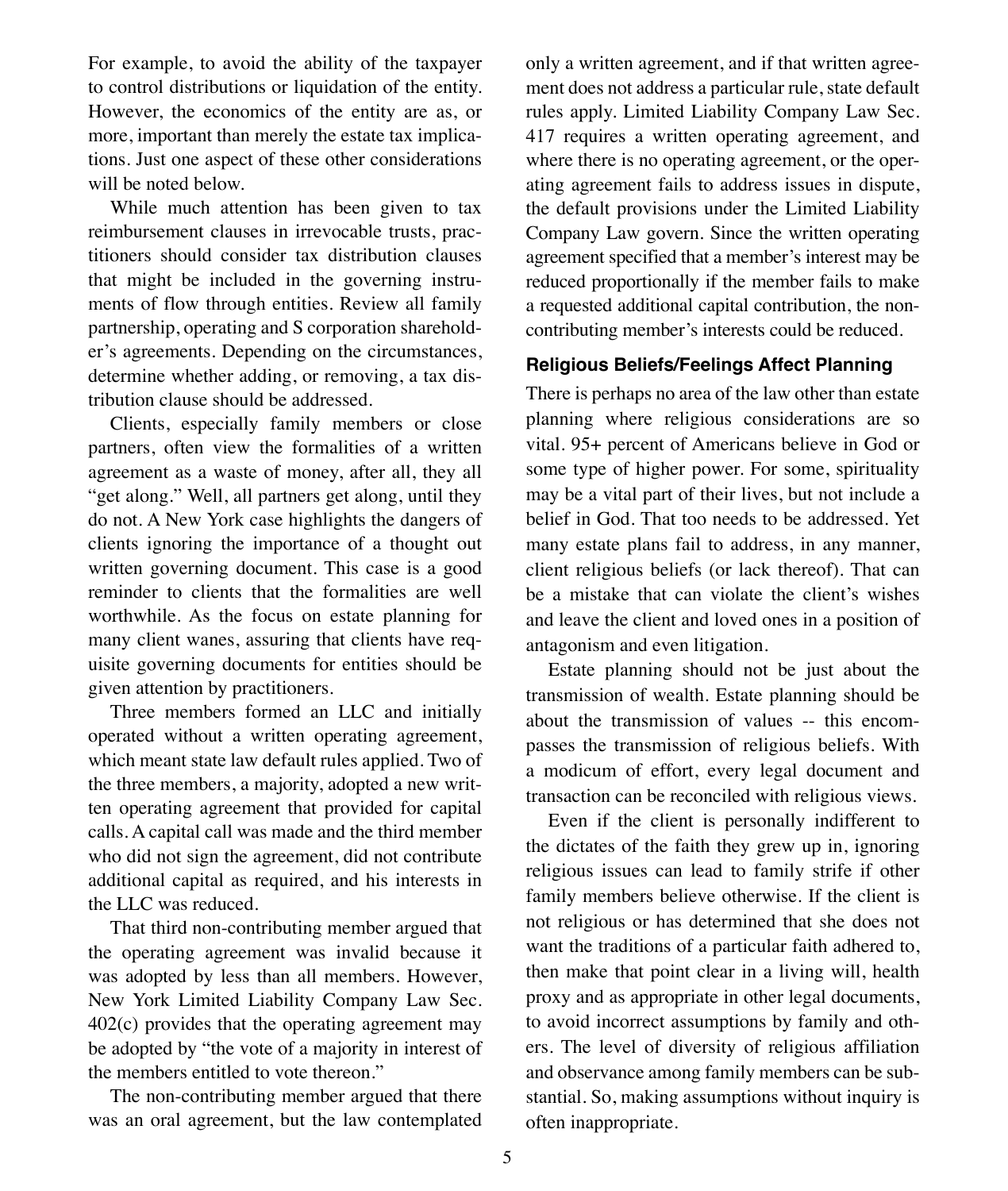Medical decision making concerning a mother and her fetus vary greatly among different religions. Thus, a living will should specify the client's wishes in this regard and address religious beliefs. This is important where the client is a member of a particular faith but wants a decision different then what that faith mandates pursued. *Example*: Some believe that Catholic doctrine disfavors choosing between the survival of a mother and her fetus. Some consider that Jewish doctrine favors choosing the life of the mother over that of the fetus if a choice must be made. What is the faith of the client and what decision does she want?

Many patients and health care providers view the alleviation of all pain to be an essential and ideal objective. *Example*: For an Orthodox Christian suffering can be an experience providing for purification, redemption, and salvation. While suffering is clearly not encouraged, pain relief to the point of making someone unconscious during their last days may prevent them from addressing profound and moving observances. *Example*: According to Buddhist tradition, the level of consciousness near death directly correlates to the level of rebirth. Most religions provide for post death rituals and law. *Example*: Under Jewish law autopsies and embalming are generally prohibited.

Agents and fiduciaries should be given guidance, and granted legal authority, to disburse funds for religious education (e.g., supplemental religious education or private school), religious travel (pilgrimages to holy sites), charitable giving (to inculcate a core religious value in heirs), and other purposes consistent with your religious goals.

Religious laws of inheritance differ from secular norms and from other faiths. *Example*: Eastern Orthodox faith suggests that if you do not provide for your family and relatives, it is as if you have disowned the faith, and you are worse than a non-believer. *Example*: For Catholics general guidelines of charity and justice are important. *Example*: Baha'is are expected to give a certain percentage of their income and assets to Baha'i charitable organizations.

#### **Lifestyle Choices Impact the Estate Plan**

Practitioners everywhere likely represent a significant number of lesbian, gay, bisexual, transgender, and queer ("LGBTQ") clients, or clients who have family members or other potential beneficiaries in the LGBTQ community. The numbers will increase over time. One issue to address for an LGBTQ client is the careful definition of who should be included in a class defined as "children," "descendants," or "beneficiaries." *Example*: A child could be adopted or born through surrogacy, so that neither parent, or only one parent, is biologically related to the child. The result of this and other issues for LGBTQ clients, and others using assisted reproductive technology, may be that traditional drafting language may not include as a beneficiary the person that the client loves and raises as their own child. A simple approach is for that individual to be formally adopted and, hence, fall within the definition of "child" (so long as the governing document includes adopted children in the definition of "child" and "descendant"). However, that may not occur, or no one may realize that the issue exists. Another approach is to have the document reflect that child by name as being a beneficiary. The practical problem with that approach is that people too often defer updating estate planning documents and the child may be left out if death precedes the restatement. Another approach is to grant the trustee the right to add to the class of beneficiaries. However, that approach also may be inadequate in that the trustee has a fiduciary duty to the other beneficiaries and may be in an untenable position to add a beneficiary.

Another issue that may arise is if a beneficiary transitions. What becomes of a bequest to Samuel who is now Samantha? Does the bequest lapse? A simple solution, like that noted above, is to modify the document (e.g., sign a new will) that expressly names the child.

There are many other issues that can arise in planning for LGBTQ clients that may require specific planning and drafting to address. A somewhat generic approach that might address many of these issues could be to appoint in a trust instrument a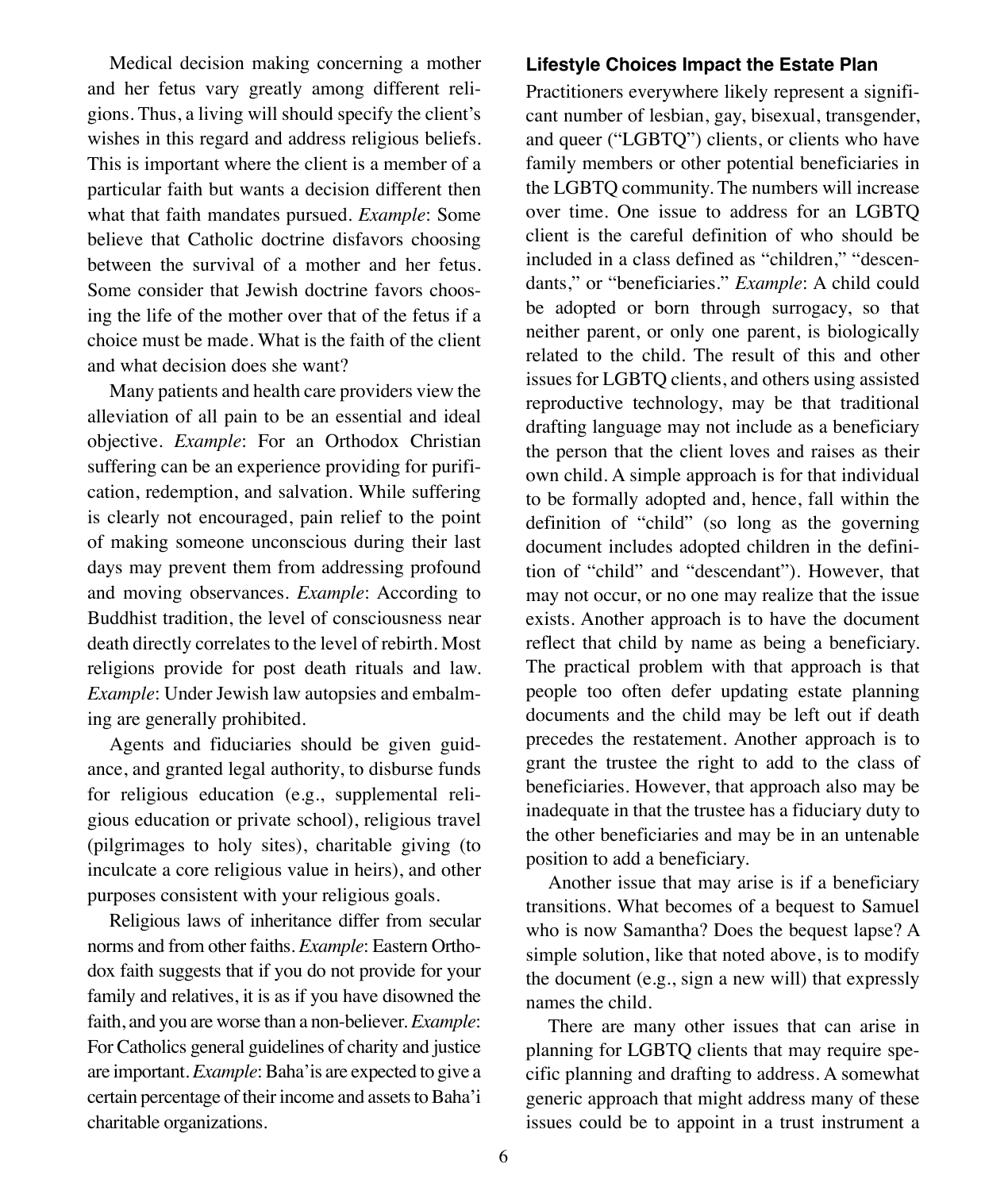Special Trust Director, specified to act in a nonfiduciary capacity. That Special Trust Director could be given the authority to add beneficiaries. In that way if a child is inadvertently left out as a beneficiary because of the definition used, the Special Trust Protector can add them back. Other powers can be granted as well. The person named should be independent. Perhaps the attorney for the client who is familiar with the client's wishes. Or perhaps an organization or member of the LGBTQ community who is understanding of the challenges involved.

## **Tangible Personal and Intangible Property**

There are few areas in estate planning more fraught with the risk of disputes and interpersonal strife than the distribution of assets with significant sentimental or personal value. Traditionally, these issues focused on tangible personal property. Distribution of tangible personal property (e.g., coin collections, family heirlooms, grandmother's china, and similar property) should be a positive step of the client passing on a legacy and memories to the next generation. But how that property is distributed could make the difference between a positive experience for heirs or a disastrous result. Some factors to consider:

- What are the client's specific wishes as to tangible personal property? Are there specific assets the client wants to pass to specific heirs? Are those bequests sufficiently specific to avoid ambiguity?
- Which entity or trust owns a particular item of tangible personal property? Some clients have business entities purchase tangible property in an inappropriate effort to secure a tax deduction for personal property. However, how might that affect how that property will be bequeathed? Will a shareholders' agreement rather than the clients will govern disposition of those assets?
- How will the distribution of tangible property be determined? Will heirs be awarded points and directed to expend those points in their discretion in bidding on property? Might a lottery mechanism be used? Instead, might a

rotational selection process be mandated where heir 1 chooses a property, then heir 2 followed by 3, then the order is reversed. Instead, might a binding list specifying which property to which heir be incorporated into the will? Another common approach is to defer to Executor discretion. But who will be named in that role and what happens when they are also a beneficiary?

- Equalization by value may or may not be mandated. For personal tangible property, equalization of value is difficult because these assets are rarely fungible, or divisible, and are often unique and have non-quantifiable emotional value.
- Are beneficiaries motivated by monetary gain or personal wishes for property?
- Multiple marriages raise a host of emotional and practical issues concerning the disposition of personal property.

With an increasingly digital society, intangible property is growing in importance. Who will be able to access online photographs and other assets? Will the third-party providers respect the directives in the will or revocable trust? Have those will provisions been crafted with sufficient specificity to clarify the client's intent? The landscape of intangible digital assets is evolving rapidly. Will the current provisions suffice to address new types of digital assets?

## **Practitioners Role**

While this article has only briefly touched upon a few of the myriad of personal or human issues that may be relevant to a client's estate plan, the implication is that appropriate issues must be addressed as applicable. This requires that practitioners inquire of the client to identify issues. The starting point for this inquiry may be the questionnaire that the practitioner has clients complete to begin the planning process. The questionnaire should include several open-ended questions to serve as a catalyst for communications from the client. *Example*: "Do you or any of your family or loved ones have a substance abuse, emotional, or other challenge that might need to be addressed in your planning?" "Do you or